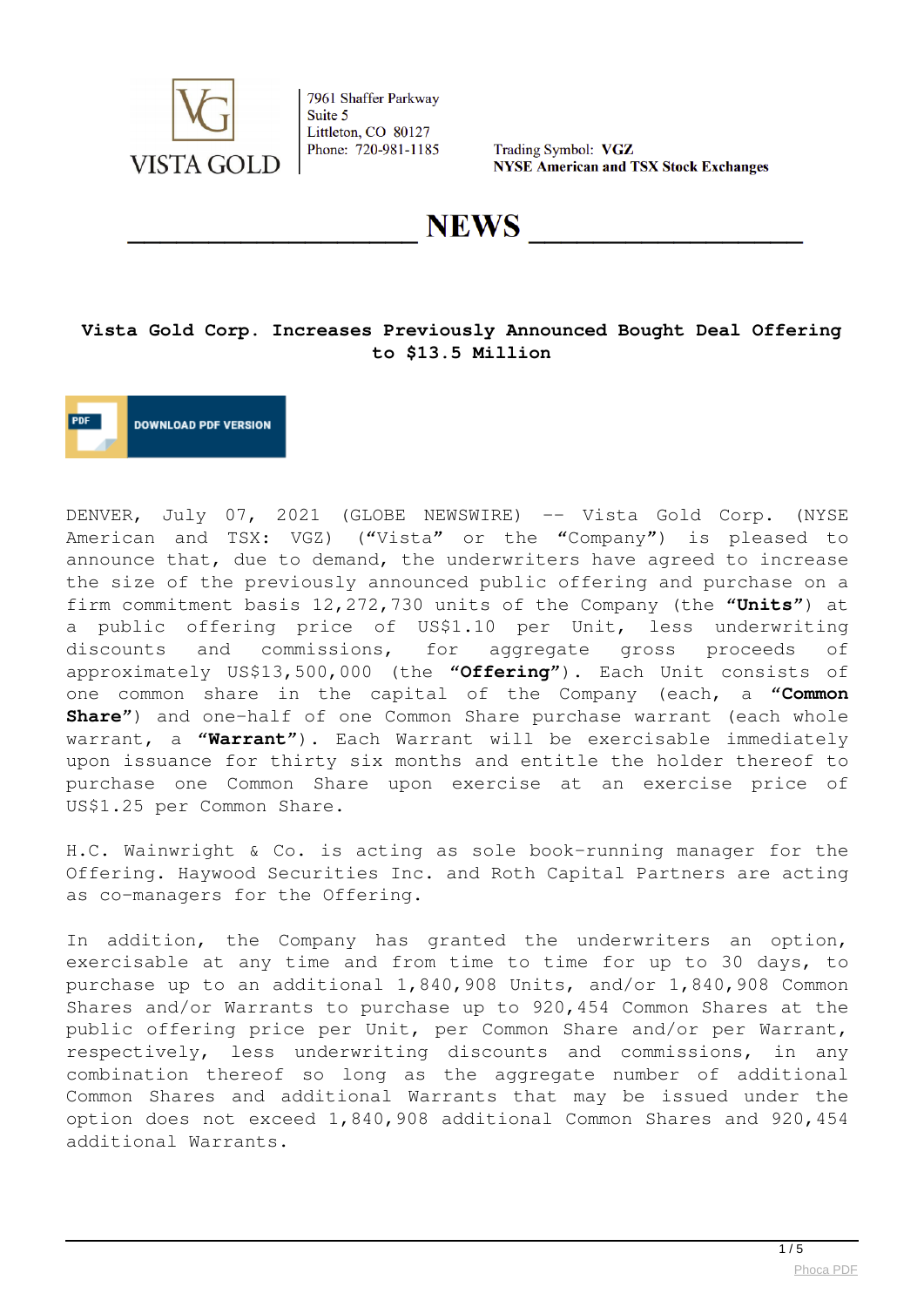

Trading Symbol: VGZ **NYSE American and TSX Stock Exchanges** 

**NEWS** 

## **Vista Gold Corp. Increases Previously Announced Bought Deal Offering to \$13.5 Million**

The Offering is expected to close on or about July 12, 2021, subject to the satisfaction of customary closing conditions, including TSX and NYSE American approvals. For the purposes of the TSX approval, the Company intends to rely on the exemption set forth in Section 602.1 of the TSX Company Manual, which provides that the TSX will not apply its standards to certain transactions involving eligible interlisted issuers on a recognized exchange, such as NYSE American.

The Company intends to allocate the net proceeds from the Offering to advance programs at Mt Todd by further refining technical aspects of the project, enhancing economic returns, and supporting the Company's objective of securing a development partner. These programs may include additional drilling and technical reports supported by engineering/design work and other technical studies. Remaining proceeds will be used for working capital requirements and/or for other general corporate purposes, which include ongoing regulatory, legal and accounting expenses, management and administrative expenses, and other corporate initiatives.

A shelf registration statement on Form S-3 (File No. 333-239139) relating to the securities described above was filed with the U.S. Securities and Exchange Commission (the "SEC") on June 12, 2020, and became effective on June 24, 2020 and an additional registration statement on Form S-3 filed pursuant to Rule 462(b) (File No. 333-257746), which became automatically effective on July 7, 2021. The offering will be made only by means of a prospectus supplement and accompanying prospectus that form a part of the effective shelf registration statement. A preliminary prospectus supplement and accompanying prospectus relating to the Offering have been filed with the SEC and will be available on the SEC's website, located at [www.sec.gov.](https://www.globenewswire.com/Tracker?data=ENqm-tamUEDsU951_v-ImPy1POQEMhXCSh-lyh1Pa__g4ZCM7qHdfldBamEbJP8au9rFRbrL15cMF0mxuE51Xw==) Electronic copies of the preliminary prospectus supplement and accompanying prospectus, and the final prospectus supplement and accompanying prospectus relating to the Offering, when filed, may also be obtained from H.C. Wainwright & Co., LLC, 430 Park Avenue, New York, NY 10022, by email at placements@hcwco.com or by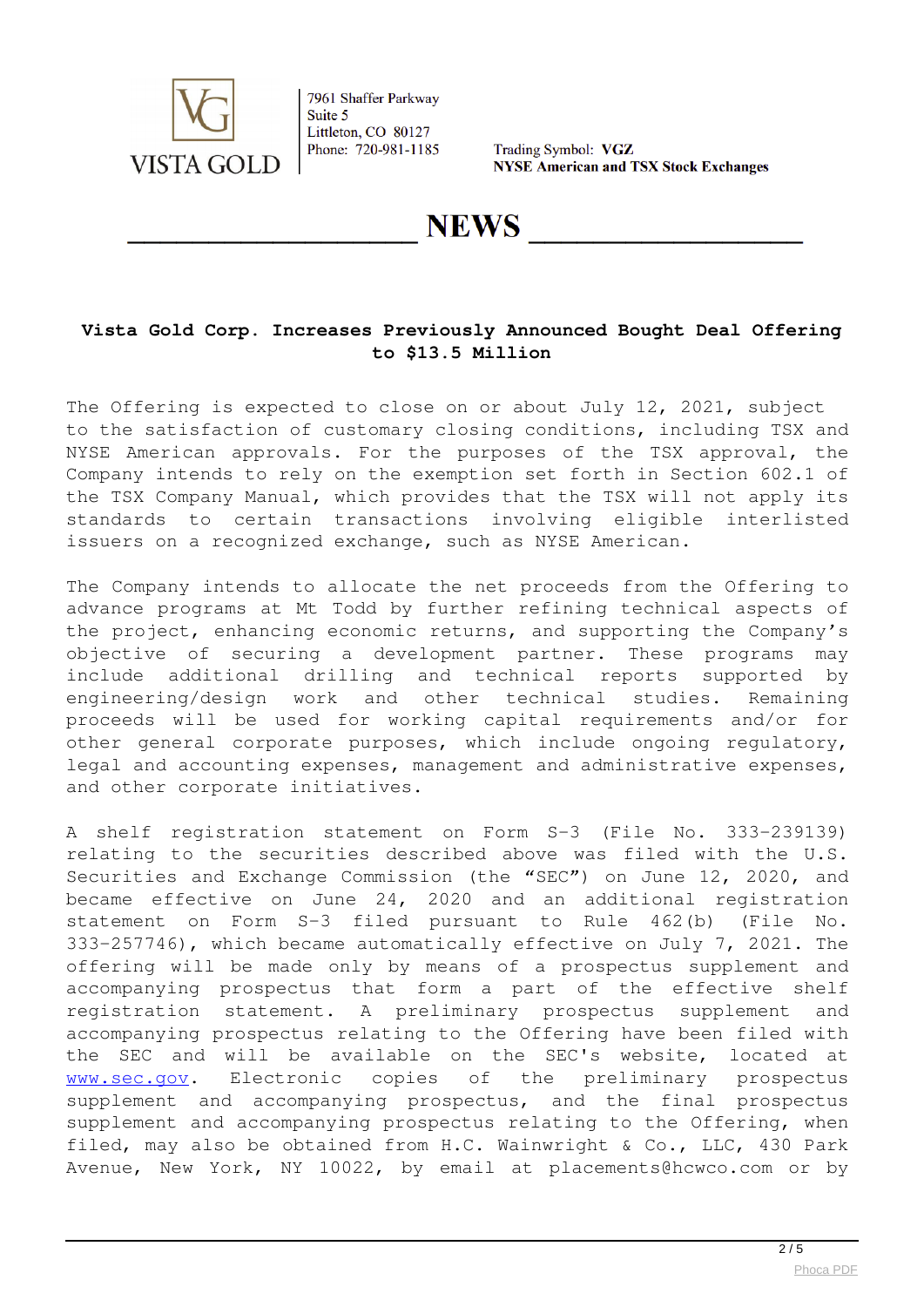

Trading Symbol: VGZ **NYSE American and TSX Stock Exchanges** 

**NEWS** 

## **Vista Gold Corp. Increases Previously Announced Bought Deal Offering to \$13.5 Million**

phone at (212) 856-5711.

The Company will file a prospectus supplement with the securities regulatory authorities in each province of Canada (other than Quebec) to supplement the Company's Canadian short form base shelf prospectus dated October 5, 2020. Before you invest, you should read the offering documents and other documents that the Company has filed with the Canadian securities regulatory authorities for more complete information about the Company and the Offering. A copy of the underwriting agreement will be available for free by visiting the Company's profiles on SEDAR at www.sedar.com.

Alternatively, a copy of the offering documents can be obtained by contacting the Company, attention: Pamela Solly, Vice President of Investor Relations, at (720) 981-1185, 7961 Shaffer Parkway, Suite 5, Littleton, Colorado 80127.

This press release shall not constitute an offer to sell or the solicitation of an offer to buy these securities, nor shall there be any sale of these securities in any state or jurisdiction in which such offer, solicitation or sale would be unlawful prior to registration or qualification under the securities laws of any such state or jurisdiction.

#### **About Vista Gold Corp.**

Vista is a gold project developer. The Company's flagship asset is the Mt Todd gold project located in the Tier 1, mining friendly jurisdiction of Northern Territory, Australia. Situated approximately 250 km southeast of Darwin, Mt Todd is the largest undeveloped gold project in Australia and, if developed as presently designed, would potentially be Australia's fourth largest gold producer on an annual basis, with lowest tertile in-country and global all-in sustaining costs. All major operating and environmental permits have now been approved.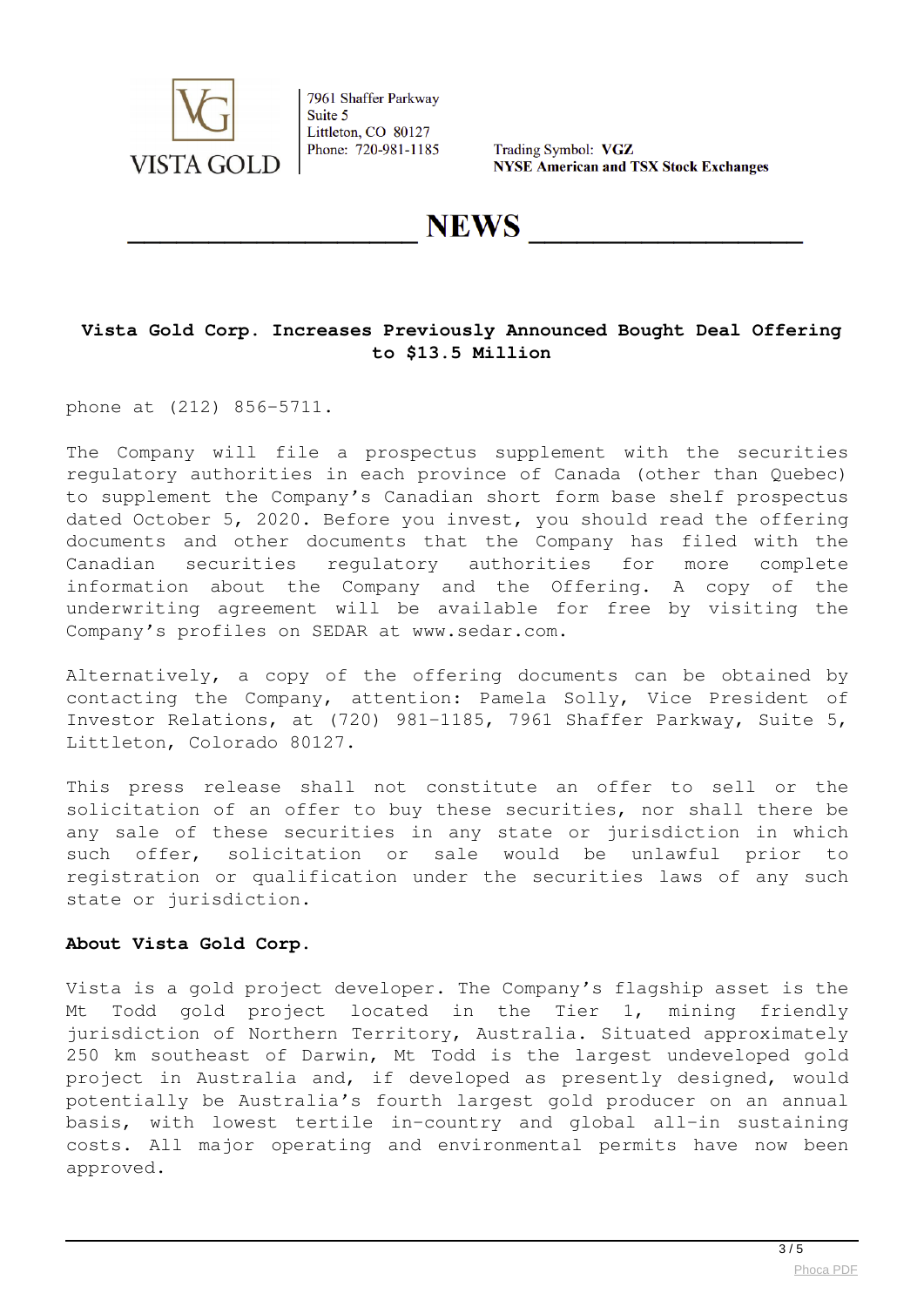

Trading Symbol: VGZ **NYSE American and TSX Stock Exchanges** 

**NEWS** 

## **Vista Gold Corp. Increases Previously Announced Bought Deal Offering to \$13.5 Million**

For further information, please contact Pamela Solly, Vice President of Investor Relations, at (720) 981-1185.

#### **Forward Looking Statements**

This press release contains forward-looking statements within the meaning of the U.S. Securities Act of 1933, as amended, and U.S. Securities Exchange Act of 1934, as amended, and forward-looking information within the meaning of Canadian securities laws. All statements, other than statements of historical facts, included in this press release that address activities, events or developments that we expect or anticipate will or may occur in the future, including such things as statements with respect to the expected closing date of the Offering, the use of proceeds from the Offering and our intent to file the Offering Documents; our belief that Mt Todd is the largest undeveloped gold project in Australia; our expectation that Mt Todd will be Australia's fourth largest gold producer on an annual basis, with lowest tertile in-country and global all-in sustaining costs; other anticipated mine development and operating costs and results at Mt Todd, and other such matters are forwardlooking statements and forward-looking information. The material factors and assumptions used to develop the forward-looking statements and forward-looking information contained in this press release include the following: our understanding and belief of the current market conditions, approved business plans, exploration and assay results, results of our test work for process area improvements, mineral resource and reserve estimates and results of preliminary economic assessments, prefeasibility studies and feasibility studies on our projects, if any, our experience with regulators, and positive changes to current economic conditions and the price of gold. When used in this press release or otherwise, the words "optimistic," "potential," "indicate," "expect," "intend," "hopes," "believe," "may," "will," "if," "anticipate," and similar expressions are intended to identify forward-looking statements and forward-looking information. These statements involve known and unknown risks,